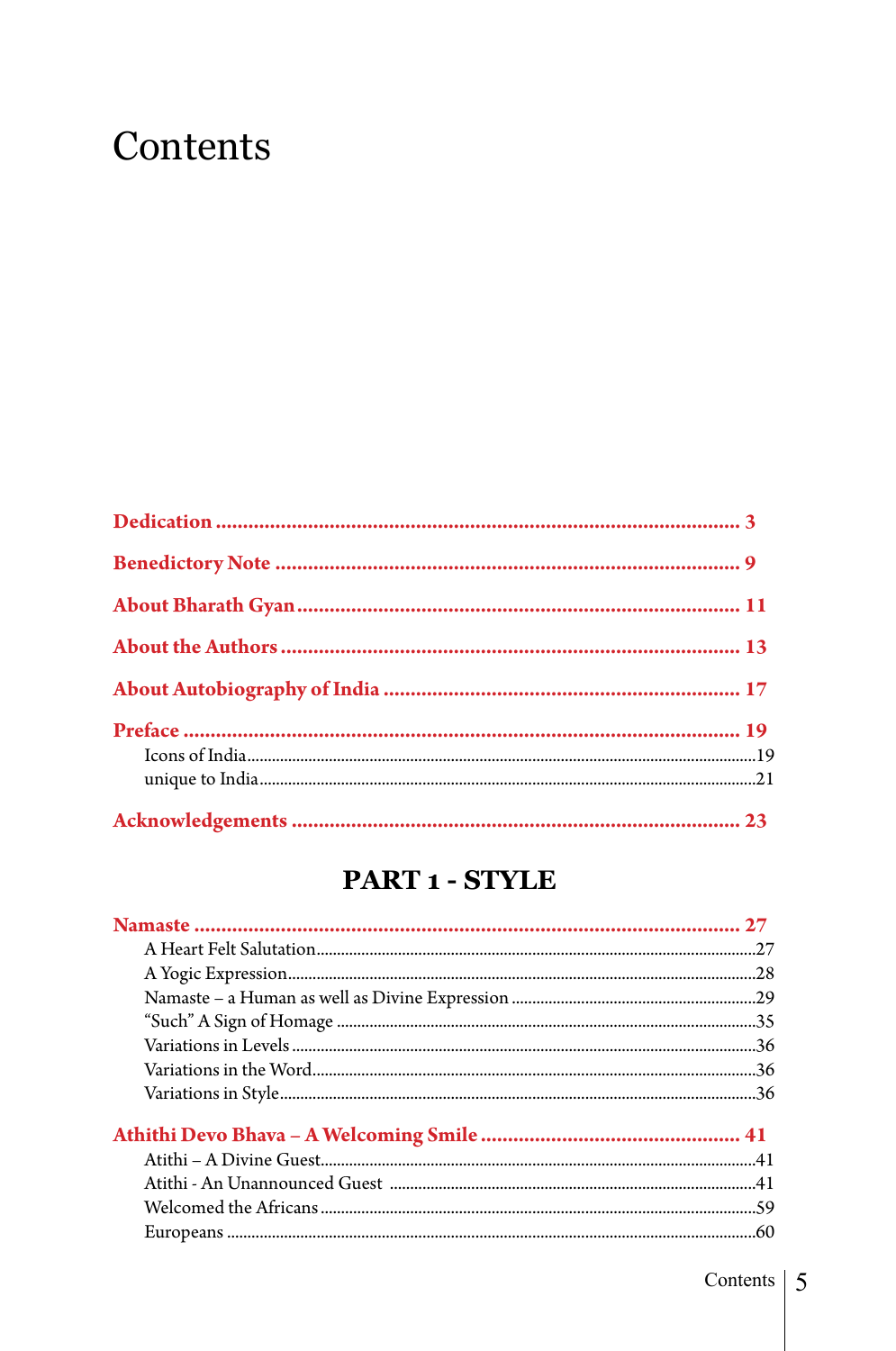#### **PART 2 - SIGHTS**